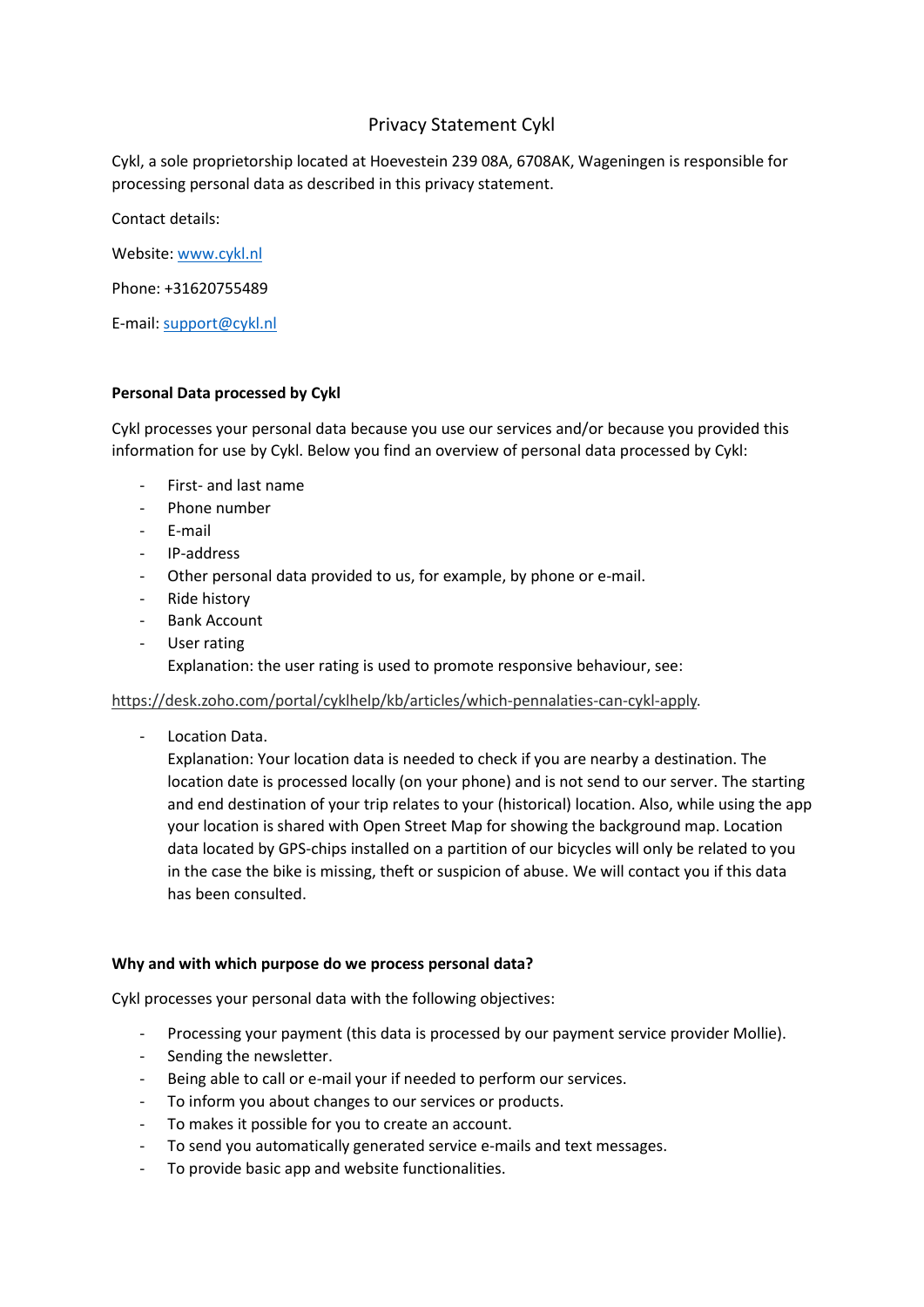#### **How long do we store personal data?**

Cykl stores your data no longer than needed to realize the goals wherefore the data was collected. We use the following storage periods for personal data:

Your personal data will be removed within one month after cancelation of the agreement. This term is being used to contact you in relation to our service after the end of the rental period. By the way, the agreement automatically expires after 1 year of inactivity.

There are two exceptions:

1. Your anonymised ride history will be stored up to 1 year after the end of the rental period to collect general usage statistics (such as the total number of rides per day and the number of rides per location per month) and meet possible governmental requirements to provide general usage statistics.

2. If your user rating is below 80 (due to irresponsible behaviour) Cykl is allowed to store your personal data up to 5 years after cancelation of the contract in order to prevent you of creating a new account within this period.

## **Sharing personal data with third parties**

Cykl provides only provides your personal data to third parties if needed for the fulfilment of de agreement or if needed to meet legal obligations.

To fulfil the agreement Cykl stores your personal data at the following organisations.

Organisation: MailChimp

What: your first and last name and e-mail.

Why: to send the newsletter using the Mailchimp platform.

Organisation: Textmagic

What: your phone number.

Why: to send you automated service related text messages.

Organisation: Mailjet

What: your first and last name and e-mail.

Why: to send automated service related e-mails.